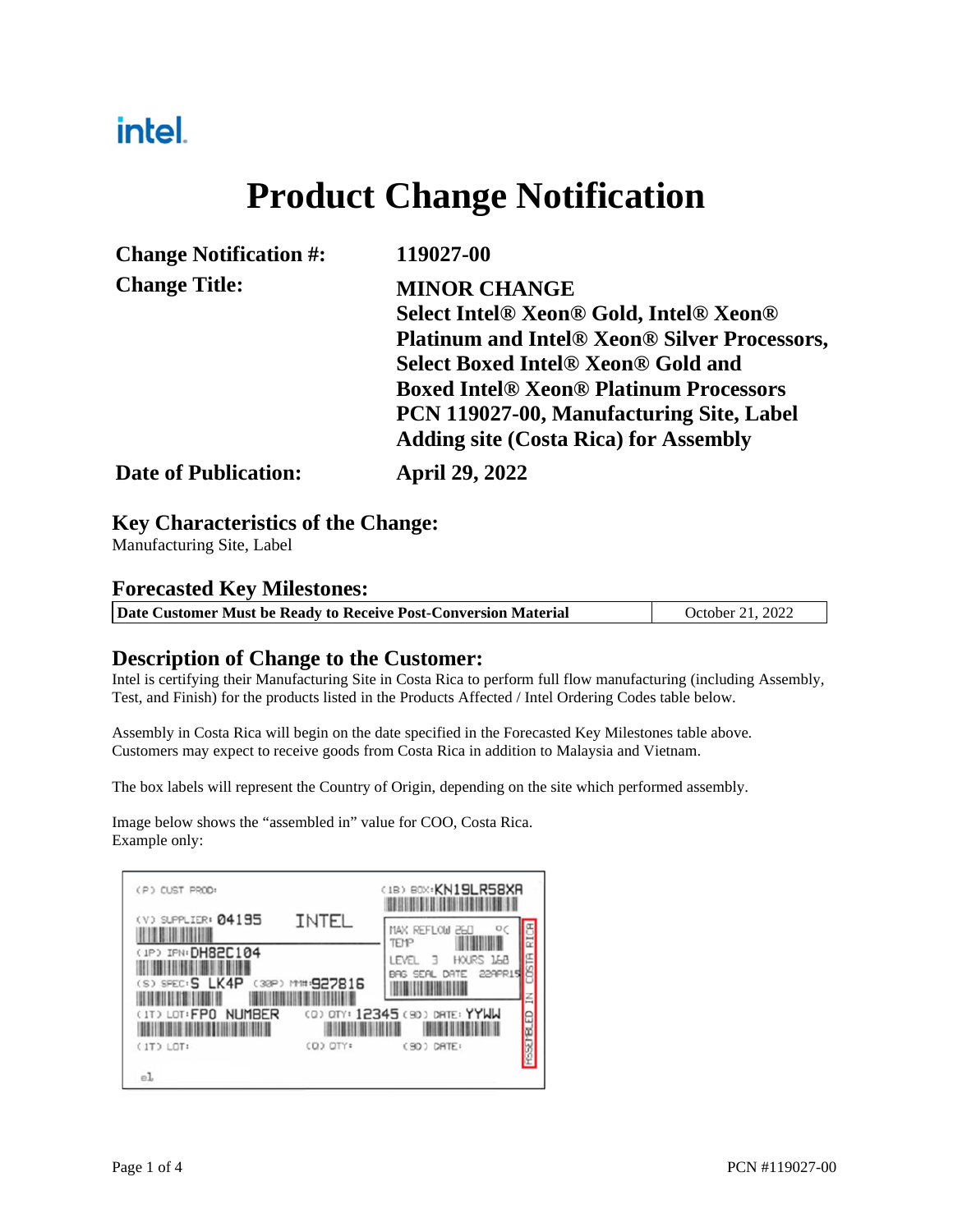### **Customer Impact of Change and Recommended Action:**

Intel considers this change a MINOR CHANGE. There is no change to the form, fit, functionality, quality or reliability for the products. All manufacturing sites are certified equivalent (form, fit, function, and reliability) for the affected products and technologies of this change.

Customers should notify their receiving department to expect shipments from any one of our qualified manufacturing sites in Malaysia, Vietnam or Costa Rica.

Please contact your Intel Field Representative for any questions or concerns.

| <b>Marketing Name</b>                 | <b>Stepping</b> | <b>Product Code</b>    | <b>S-Spec</b>       | MM#    |
|---------------------------------------|-----------------|------------------------|---------------------|--------|
| Intel® Xeon® Gold 6269Y Processor     | B1              | CD8069504184102        | S RF8B              | 999AWW |
| Intel® Xeon® Gold 5219Y Processor     | B1              | CD8069504184202        | S RF <sub>8</sub> C | 999AX0 |
| Intel® Xeon® Gold 6222 Processor      | B1              | CD8069504184502        | S RF8D              | 999AX1 |
| Intel® Xeon® Gold 6262 Processor      | B1              | CD8069504184602        | S RF8E              | 999AX2 |
| Intel® Xeon® Gold 5218 Processor      | B <sub>1</sub>  | CD8069504193301        | S RF8T              | 999AZ7 |
| Intel® Xeon® Gold 5222 Processor      | B1              | CD8069504193501        | S RF8V              | 999AZZ |
| Intel® Xeon® Gold 6230 Processor      | B1              | CD8069504193701        | S RF8W              | 999C00 |
| Intel® Xeon® Gold 6240 Processor      | B1              | CD8069504194001        | S RF8X              | 999C01 |
| Intel® Xeon® Gold 6242 Processor      | B1              | CD8069504194101        | S RF8Y              | 999C05 |
| Intel® Xeon® Gold 6244 Processor      | B1              | CD8069504194202        | S RF8Z              | 999C07 |
| Intel® Xeon® Gold 6248 Processor      | B1              | CD8069504194301 S RF90 |                     | 999C09 |
| Intel® Xeon® Gold 6252 Processor      | B1              | CD8069504194401        | <b>S RF91</b>       | 999C0A |
| Intel® Xeon® Gold 6254 Processor      | B1              | CD8069504194501        | <b>S RF92</b>       | 999C0C |
| Intel® Xeon® Platinum 8253 Processor  | B1              | CD8069504194601        | S RF93              | 999C0D |
| Intel® Xeon® Platinum 8256 Processor  | B1              | CD8069504194701 S RF94 |                     | 999C0F |
| Intel® Xeon® Platinum 8268 Processor  | B1              | CD8069504195101        | <b>S RF95</b>       | 999C0G |
| Intel® Xeon® Platinum 8270 Processor  | B1              | CD8069504195201        | S RF96              | 999C0H |
| Intel® Xeon® Platinum 8276L Processor | B1              | CD8069504195301        | <b>S RF97</b>       | 999C0J |
| Intel® Xeon® Platinum 8276M Processor | B1              | CD8069504195401        | S RF98              | 999C0K |
| Intel® Xeon® Platinum 8276 Processor  | B1              | CD8069504195501        | <b>S RF99</b>       | 999C0L |
| Intel® Xeon® Gold 6212U Processor     | B1              | CD8069504198002        | S RF9A              | 999C0M |
| Intel® Xeon® Gold 6210U Processor     | B1              | CD8069504198101        | S RF9B              | 999C0N |
| Intel® Xeon® Gold 6238T Processor     | B1              | CD8069504200401        | S RF9C              | 999C0P |
| Intel® Xeon® Gold 6240Y Processor     | B1              | CD8069504200501        | S RF9D              | 999C0R |
| Intel® Xeon® Platinum 8260Y Processor | B <sub>1</sub>  | CD8069504200902        | S RF9F              | 999C0V |
| Intel® Xeon® Platinum 8260L Processor | B1              | CD8069504201001 S RF9G |                     | 999C0W |
| Intel® Xeon® Platinum 8260 Processor  | B1              | CD8069504201101 S RF9H |                     | 999C0X |
| Intel® Xeon® Platinum 8260M Processor | B1              | CD8069504201201 S RF9J |                     | 999C0Z |
| Intel® Xeon® Platinum 8280 Processor  | B1              | CD8069504228001 S RF9P |                     | 999C14 |
| Intel® Xeon® Platinum 8280M Processor | B1              | CD8069504228101 S RF9Q |                     | 999C15 |
| Intel® Xeon® Platinum 8280L Processor | B1              | CD8069504228201        | S RF9R              | 999C16 |
| Intel® Xeon® Gold 6246 Processor      | B1              | CD8069504282905 S RFPJ |                     | 999FVT |
| Intel® Xeon® Gold 5220T Processor     | B1              | CD8069504283006 S RFPK |                     | 999FVV |
| Intel® Xeon® Gold 6238 Processor      | B1              | CD8069504283104        | S RFPL              | 999FVW |
| Intel® Xeon® Gold 5218T Processor     | B1              | CD8069504283204 S RFPM |                     | 999FVX |
| Intel® Xeon® Gold 6234 Processor      | B1              | CD8069504283304 S RFPN |                     | 999FVZ |
| Intel® Xeon® Gold 6226 Processor      | B1              | CD8069504283404 S RFPP |                     | 999FW1 |

### **Products Affected/Intel Ordering Codes:**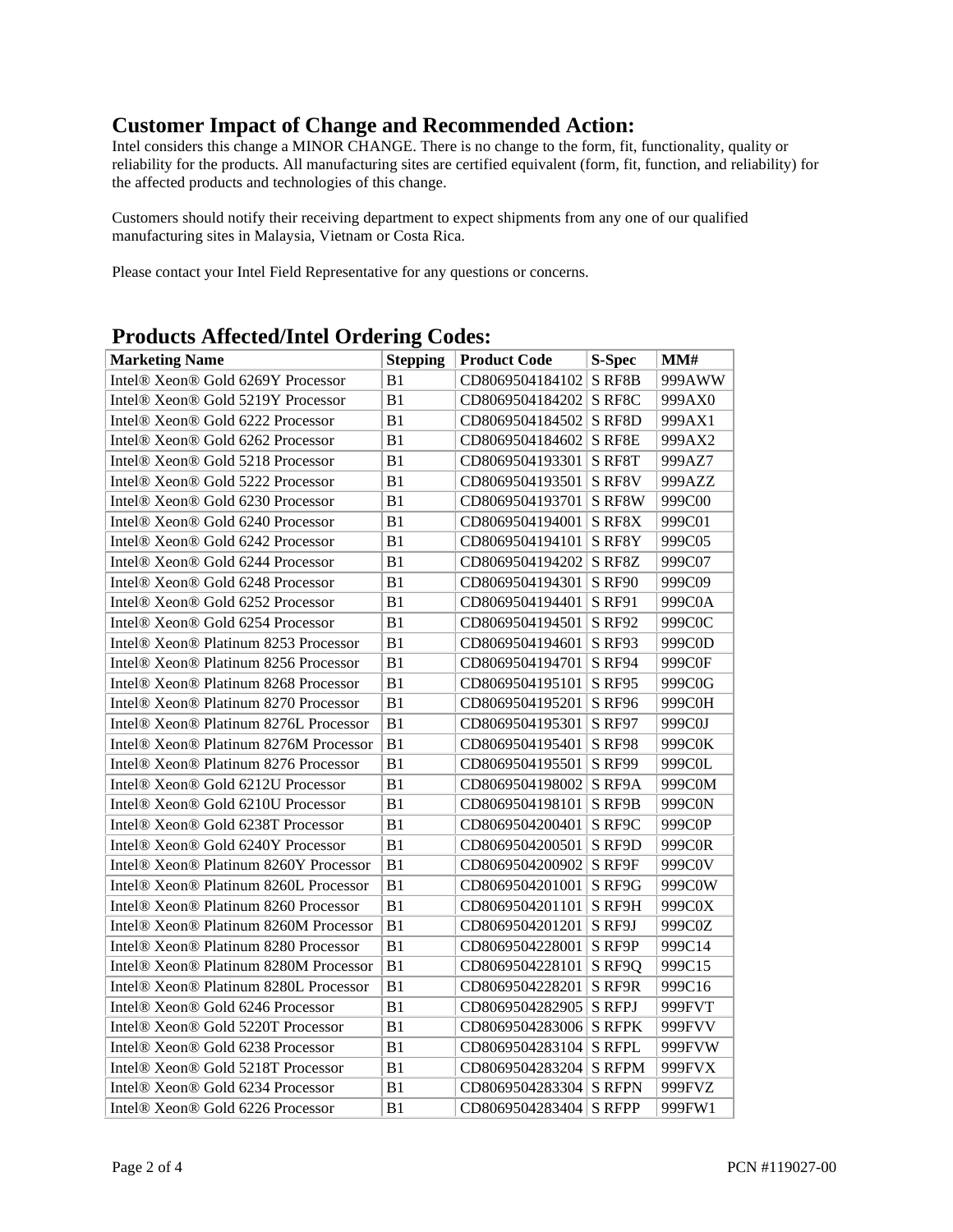| <b>Marketing Name</b>                                        | <b>Stepping</b> | <b>Product Code</b> | <b>S-Spec</b> | MM#           |
|--------------------------------------------------------------|-----------------|---------------------|---------------|---------------|
| Intel® Xeon® Gold 6252N Processor                            | B <sub>1</sub>  | CD8069504283503     | <b>S RFPO</b> | 999FW2        |
| Intel <sup>®</sup> Xeon <sup>®</sup> Gold 6230N Processor    | B <sub>1</sub>  | CD8069504283604     | <b>S RFPR</b> | 999FW3        |
| Intel <sup>®</sup> Xeon <sup>®</sup> Gold 6230T Processor    | B <sub>1</sub>  | CD8069504283704     | <b>S RFPS</b> | 999FW4        |
| Intel <sup>®</sup> Xeon <sup>®</sup> Gold 5220S Processor    | B <sub>1</sub>  | CD8069504283804     | <b>S RFPT</b> | 999FW5        |
| Intel <sup>®</sup> Xeon <sup>®</sup> Platinum 8274 Processor | B <sub>1</sub>  | CD8069504284203     | <b>S RFPX</b> | 999FW9        |
| Intel <sup>®</sup> Xeon <sup>®</sup> Platinum 8284 Processor | B <sub>1</sub>  | CD8069504284302     | <b>S RFPY</b> | 999FWA        |
| Intel <sup>®</sup> Xeon <sup>®</sup> Gold 6240M Processor    | B1              | CD8069504284403     | <b>S RFPZ</b> | 999FWC        |
| Intel® Xeon® Gold 6240L Processor                            | B <sub>1</sub>  | CD8069504284503     | S RFQ0        | 999FWD        |
| Intel <sup>®</sup> Xeon <sup>®</sup> Gold 6238M Processor    | B <sub>1</sub>  | CD8069504284604     | S RFQ1        | 999FWF        |
| Intel® Xeon® Gold 6238L Processor                            | B <sub>1</sub>  | CD8069504284704     | S RFQ2        | 999FWG        |
| Intel <sup>®</sup> Xeon <sup>®</sup> Gold 6209U Processor    | B1              | CD8069504284804     | S RFQ3        | 999FWH        |
| Intel® Xeon® Gold 6262V Processor                            | B1              | CD8069504285004     | S RFQ4        | 999FWK        |
| Intel® Xeon® Gold 6222V Processor                            | B <sub>1</sub>  | CD8069504285204     | S RFQ5        | 999FWL        |
| Intel <sup>®</sup> Xeon <sup>®</sup> Gold 5218R Processor    | B <sub>1</sub>  | CD8069504446300     | S RGZ7        | 999PKD        |
| Intel <sup>®</sup> Xeon <sup>®</sup> Gold 6240R Processor    | B <sub>1</sub>  | CD8069504448600     | S RGZ8        | 999PKF        |
| Intel® Xeon® Gold 6238R Processor                            | B <sub>1</sub>  | CD8069504448701     | S RGZ9        | 999PKG        |
| Intel <sup>®</sup> Xeon <sup>®</sup> Gold 6230R Processor    | B <sub>1</sub>  | CD8069504448800     | <b>S RGZA</b> | 999PKH        |
| Intel <sup>®</sup> Xeon <sup>®</sup> Gold 6226R Processor    | B <sub>1</sub>  | CD8069504449000     | S RGZC        | 999PKK        |
| Intel® Xeon® Gold 6208U Processor                            | B1              | CD8069504449101     | <b>S RGZD</b> | 999PKL        |
| Intel <sup>®</sup> Xeon <sup>®</sup> Silver 4215R Processor  | B <sub>1</sub>  | CD8069504449200     | <b>S RGZE</b> | 999PKM        |
| Intel <sup>®</sup> Xeon <sup>®</sup> Gold 6258R Processor    | B <sub>1</sub>  | CD8069504449301     | <b>S RGZF</b> | <b>999PKN</b> |
| Intel® Xeon® Gold 6248R Processor                            | B <sub>1</sub>  | CD8069504449401     | <b>S RGZG</b> | 999PL1        |
| Intel® Xeon® Gold 6242R Processor                            | B <sub>1</sub>  | CD8069504449601     | S RGZJ        | 999PL3        |
| Intel® Xeon® Gold 6246R Processor                            | B1              | CD8069504449801     | <b>S RGZL</b> | 999PL5        |
| Intel® Xeon® Gold 5220R Processor                            | B <sub>1</sub>  | CD8069504451301     | <b>S RGZP</b> | 999PT3        |

| <b>Marketing Name</b>                    | <b>Stepping</b> | <b>Product Code</b> | S-Spec        | MMH    |
|------------------------------------------|-----------------|---------------------|---------------|--------|
| Boxed Intel® Xeon® Gold 5218 Processor   | B <sub>1</sub>  | BX806955218         | S RF8T        | 999FNZ |
| Boxed Intel® Xeon® Gold 6230 Processor   | B <sub>1</sub>  | BX806956230         | S RF8W        | 999FP0 |
| Boxed Intel® Xeon® Gold 6240 Processor   | B <sub>1</sub>  | BX806956240         | S RF8X        | 999FP1 |
| Boxed Intel® Xeon® Gold 6242 Processor   | B <sub>1</sub>  | BX806956242         | S RF8Y        | 999FP2 |
| Boxed Intel® Xeon® Gold 6248 Processor   | B <sub>1</sub>  | BX806956248         | <b>S RF90</b> | 999FP3 |
| Boxed Intel® Xeon® Gold 6252 Processor   | B <sub>1</sub>  | BX806956252         | S RF91        | 999FP4 |
| Boxed Intel® Xeon® Platinum 8256 Process | B <sub>1</sub>  | BX806958256         | <b>S RF94</b> | 999FP5 |
| Boxed Intel® Xeon® Gold 6238 Processor   | B <sub>1</sub>  | BX806956238         | <b>S RFPL</b> | 999KNP |
| Boxed Intel® Xeon® Gold 6234 Processor   | B <sub>1</sub>  | BX806956234         | <b>S RFPN</b> | 999KNR |
| Boxed Intel® Xeon® Gold 5218R Processor  | B1              | BX806955218R        | S RGZ7        | 999VLN |
| Boxed Intel® Xeon® Gold 6240R Processor  | B1              | BX806956240R        | S RGZ8        | 999VLP |
| Boxed Intel® Xeon® Gold 6238R Processor  | B <sub>1</sub>  | BX806956238R        | S RGZ9        | 999VLR |
| Boxed Intel® Xeon® Gold 6230R Processor  | B1              | BX806956230R        | S RGZA        | 999VLT |
| Boxed Intel® Xeon® Gold 6226R Processor  | B1              | BX806956226R        | S RGZC        | 999VLV |
| Boxed Intel® Xeon® Gold 5220R Processor  | B <sub>1</sub>  | BX806955220R        | <b>S RGZP</b> | 999VM1 |

### **PCN Revision History:**

| <b>Date of Revision:</b> | <b>Revision Number:</b> | <b>Reason:</b>           |
|--------------------------|-------------------------|--------------------------|
| April 29, 2022           | 00                      | Originally Published PCN |